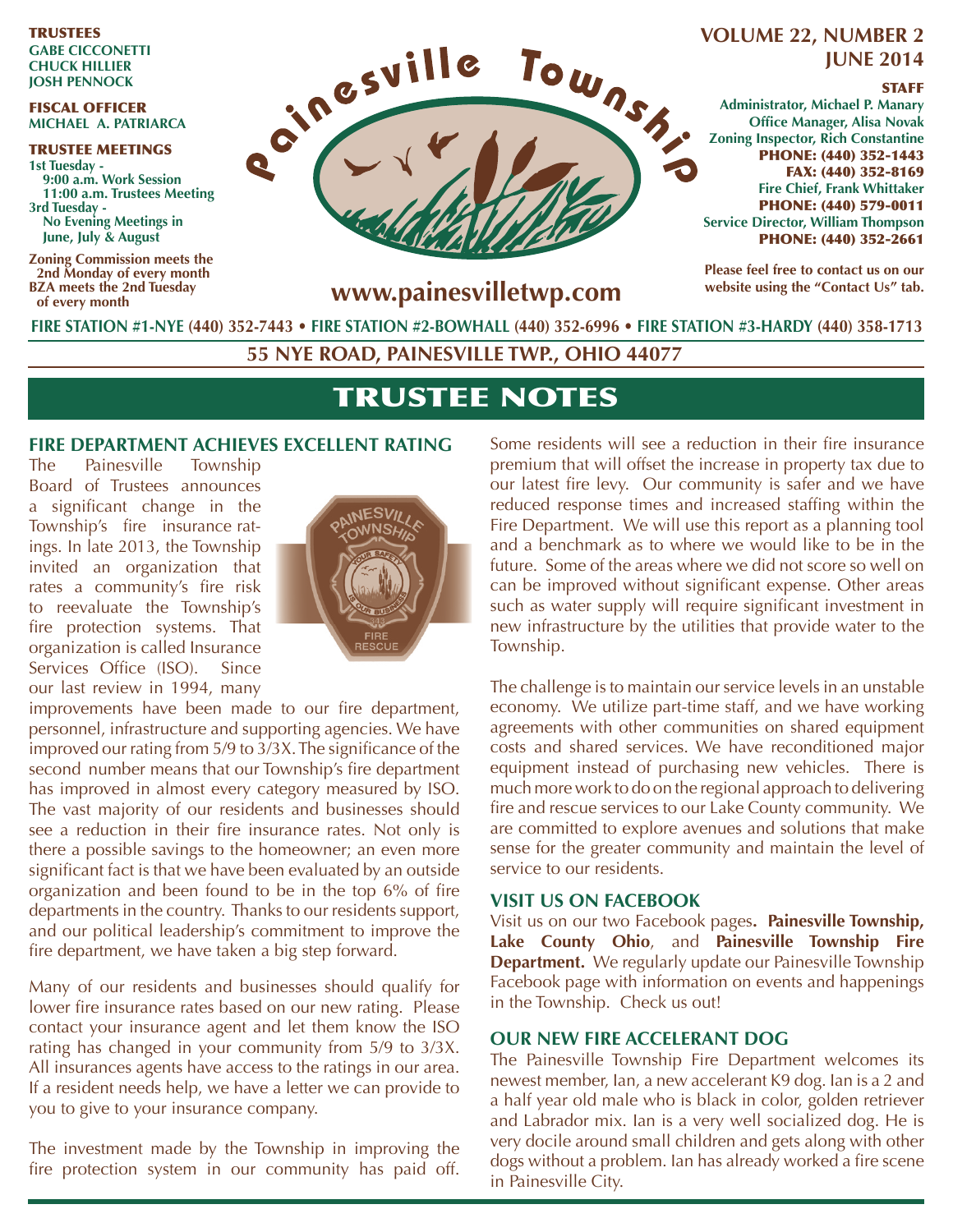

#### *cont'd...*

Ian spent six weeks training with The Bureau of Alcohol Tobacco Firearms and Explosives (ATF) at their National Canine Training Center prior to his handler's (Lt. Gordon Thompson) arrival at the training center. Once Gordon arrived at the training center, he spent six weeks training with lan to establish a bond and finish his training. Ian is trained to detect ignitable liquids which helps fire investigators locate the best spot to collect samples for laboratory analysis. Ian and Lt. Thompson are certified by the ATF. There are currently 55 accelerant K-9 teams nationwide, which are trained and certified by the ATF. The K-9 team is part of the ATF National Response Team and work locally for The Lake County Fire Investigation Unit.

Ian replaces "Tahoe" our first accelerant K9 who is enjoying retirement with Lt. Thompson and his family. Tahoe had been in-service since December 13, 2006 and was retired on March 16, 2014 (over seven years of service).



# TRUSTEE NOTES FIRE SERVICE DEPARTMENT

The Road Department has come through a very trying winter this past year. Hats off to the crew for coming out on so many nights at 3 a.m. and clearing roads until the job was done. We can now turn our attention to the many road repair projects that ol' man winter left us.

Speaking of road projects, we are putting the following roads out for bid to be resurfaced this summer.

Barrington Ridge Rd. Ridgebury Dr. Prentice Rd. Mantle Road Ext. Huntington Rd. Branch Ave. Buxton Circle

Virginia Dr. Big Rock Dr. Cul de sac

The Township has applied for a grant in the amount of \$289,000 that will be used to help offset the cost of this year's Road Paving Program. Upon receiving acceptable bids the work will start in mid to late summer. You may have noticed that Jackson Street has been repaved and Riverside Drive between Wintergreen Hill and the eastern corp. line is currently under construction. These projects are being funded by a combination of State and County dollars. No Township funds are being used for these road repairs.

An Ohio Public Works Commission grant application will be submitted in June for a major repair of Lake Road in the summer of 2015. A portion of Lake Road will receive an asphalt overlay this summer to address the worst area until permanent repairs can be made next year.

The Service Department has purchased a new International dump truck with a snowplow and liquid brine dispenser that will be delivered this summer. It will replace an aging 2001 dump truck.

A new F550 dump truck with a snowplow has also been purchased and will replace a 1994 one ton dump truck. Both of these new trucks will deliver better gas mileage and efficiency. Both trucks can be used for many different jobs year-round.

The brush, leaf and yard waste drop off area is open on Wednesdays from 7:30 am until 3:00 pm and on Saturdays from 10:00 am until 2:00 pm. A member of our Service Department will be there to assist anyone who needs help. We accept limbs, twigs, branches, grass clippings and leaves. Please have grass clippings and leaves bagged in recyclable paper bags. This service is for Township residents only and proof of residency may be required.

Curbside Brush Pickup is on June  $9<sup>th</sup>$  from 7:30 am until 3:30 pm. All brush must be tied in bundles no longer than four feet in length.

Did you know that you can look on the Painesville Township web site and see if a road is maintained by the County or the State? Look at www.painesvilletwp.com and click on the Service Department tab. You can also use this tab to report road problems to us.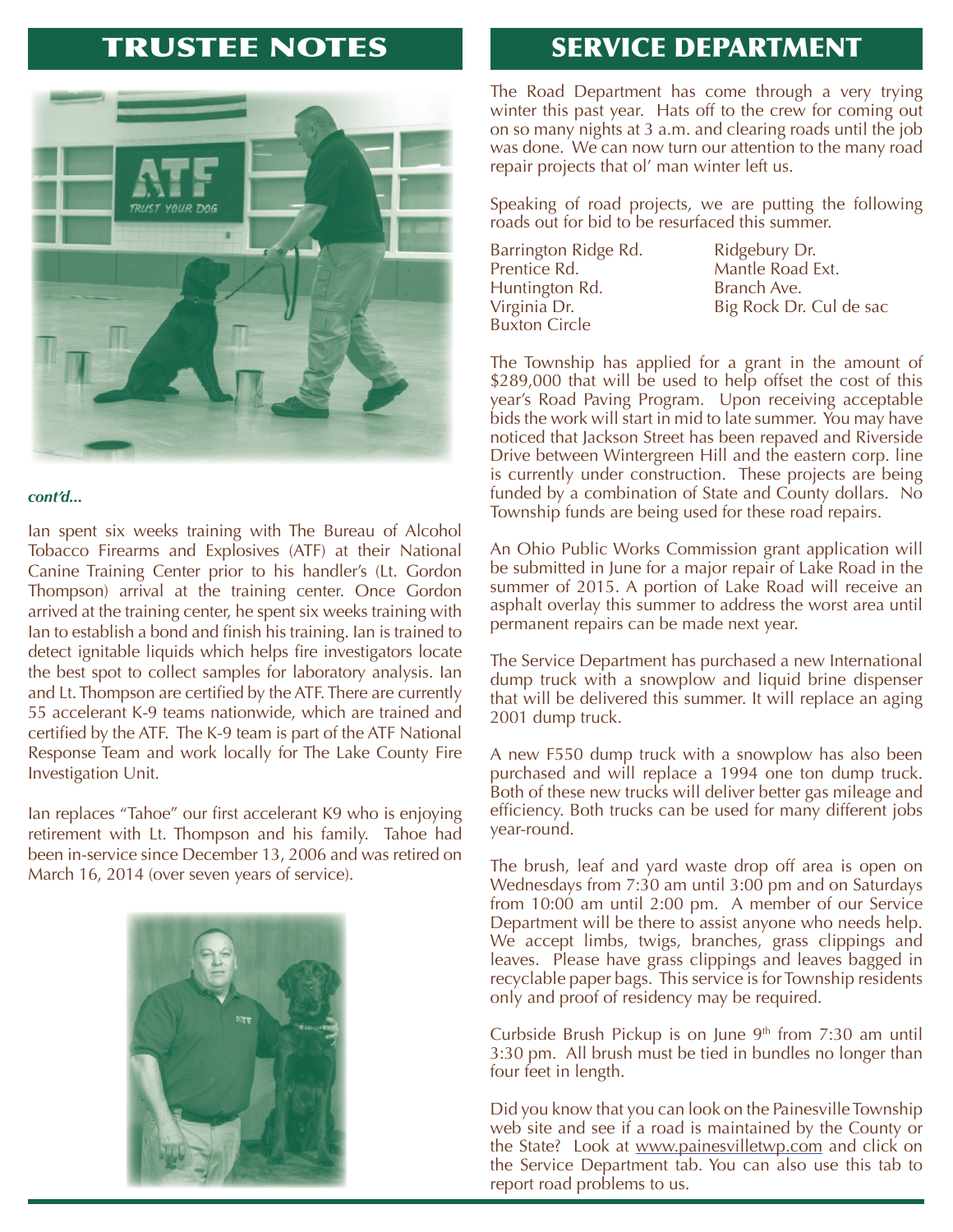## **FIRE DEPARTMENT**

#### **MENTOR AVENUE STREETSCAPE PROJECT**

This summer, in partnership with Laketran and the Lake County Engineer's Office, we will build five glass-enclosed bus shelters along Mentor Avenue. A nice addition for our Laketran patrons.

#### **HALL OF FAME**

Congratulations to Madison Avenue Elementary School for being named a 2014 Hall of Fame School by the Ohio Association of Elementary School Administrators! This award is given to schools that go above and beyond the call of duty to get students, teachers, and community members excited about education. No more than eleven schools are chosen in any given school year. What a wonderful achievement. Many good things are happening at Madison Avenue Elementary School!

Also happening at Madison Avenue Elementary – the school hosted a walk / bike to school day on May 8. Students who walked or biked to school received a zipper pull with the Riverside walk to school logo on it, stickers, pencils and a fun morning. Thank you to the Painesville Township Fire Department and Lake County Sheriff's Department for helping out.

#### **THE HOUSE CAME DOWN**

The Lake County Land Reutilization Corporation, in cooperation with Painesville Township, demolished an abandoned house at 93 Crestwood Drive. This is the second abandoned house that has been torn down in the last year. We have three more abandoned houses we are working on to return to green space.

#### **THANKS**

A big thank you goes out to Hardy Industrial Technologies for giving away over 100 hams on the day before Easter. Hardy Industrial Technologies also gave away turkeys at Thanksgiving, and helped sponsor our annual Holiday Party at the Hardy Road fire station. Their community spirit is much appreciated, and enjoyed by the residents who were able to receive a ham.

#### **NOISE ORDINANCE**

Now that summer is here we have lots of outdoor activity going on, with a lot of open windows. We encourage all residents to be considerate of their neighbors when operating machinery, vehicles, toys, mowers, tools, music, etc. The Township has a noise ordinance which regulates times of day and types of noise that may be prohibited. The noise ordinance can be found on the homepage of our website. The Lake County Sheriff's Department has responsibility for enforcing noise violations.



#### **PROPER DISPOSAL OF FLAGS**

Residents who want to dispose of an American Flag may take their old flags to VFW Post No. 2595 located at 570 Liberty Street in Painesville. There is a mailbox located in the back parking lot that is painted red, white and blue. Flags may be placed in the box for proper disposal.

#### **PAINESVILLE TOWNSHIP FAMILY FUN DAY**

Painesville Township will hold its first annual Family Fun Day on Saturday, August 23, at the Lake County Historical Center. We are planning a fun day for families to come out and enjoy games, food, music and much more. Save the date and come out and have fun with your neighbors! Check out our Facebook page for more information as it becomes available.